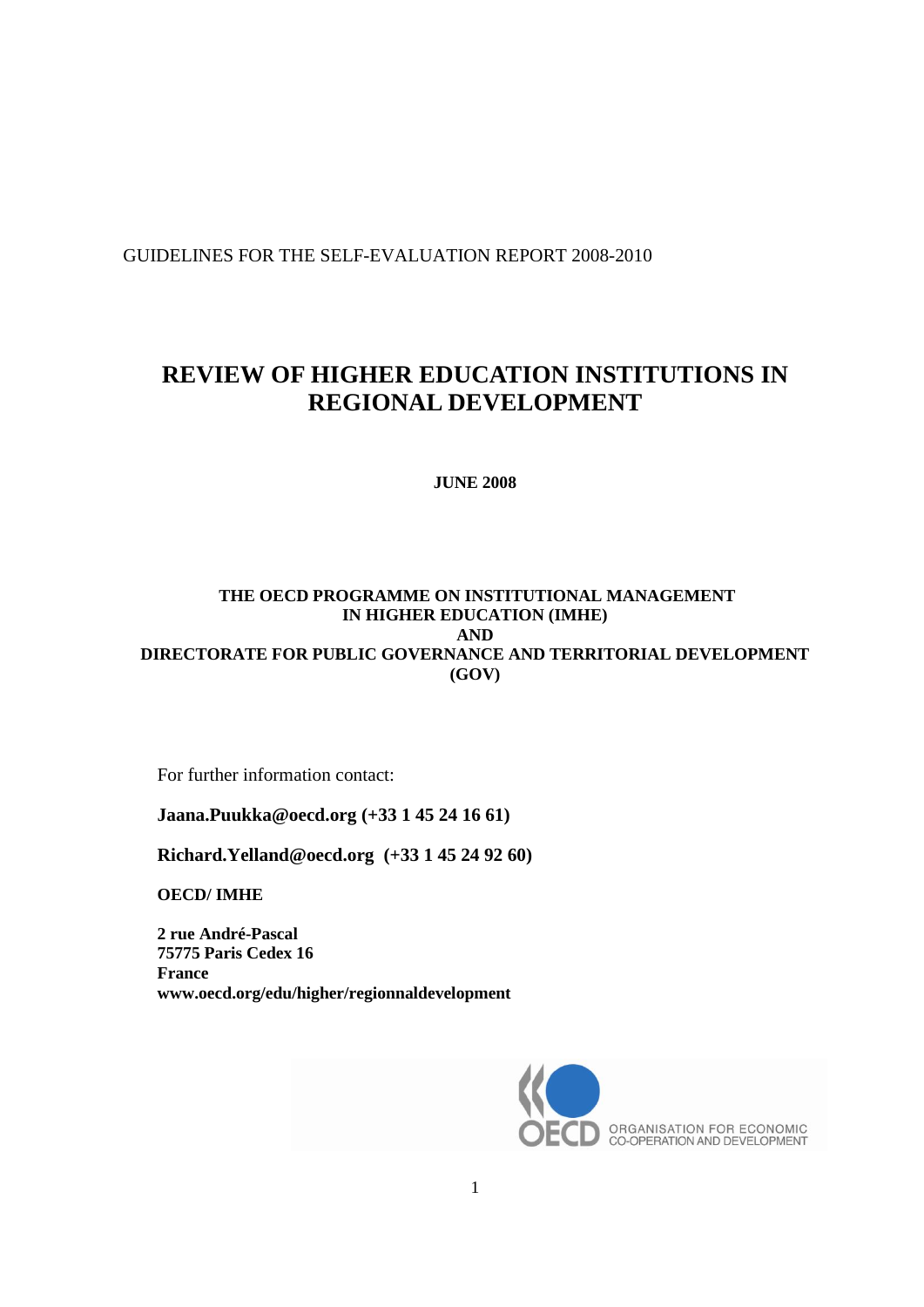## **TABLE OF CONTENTS**

| CHAPTER II: CHARACTERISTICS OF THE HIGHER EDUCATION SYSTEM 6                     |  |
|----------------------------------------------------------------------------------|--|
|                                                                                  |  |
|                                                                                  |  |
|                                                                                  |  |
| CHAPTER III: CONTRIBUTION OF RESEARCH TO REGIONAL INNOVATION  8                  |  |
|                                                                                  |  |
|                                                                                  |  |
|                                                                                  |  |
|                                                                                  |  |
| CHAPTER IV: CONTRIBUTION OF TEACHING & LEARNING TO LABOUR MARKET                 |  |
|                                                                                  |  |
|                                                                                  |  |
| Promoting lifelong learning, continuing professional development and training 10 |  |
|                                                                                  |  |
|                                                                                  |  |
|                                                                                  |  |
| CHAPTER V: CONTRIBUTION TO SOCIAL, CULTURAL AND ENVIRONMENTAL                    |  |
|                                                                                  |  |
|                                                                                  |  |
|                                                                                  |  |
|                                                                                  |  |
| CHAPTER VI: CAPACITY BUILDING FOR REGIONAL CO-OPERATION 13                       |  |
|                                                                                  |  |
|                                                                                  |  |
|                                                                                  |  |
|                                                                                  |  |
|                                                                                  |  |
|                                                                                  |  |
| CHAPTER VII: CONCLUSIONS: MOVING BEYOND THE SELF-EVALUATION 16                   |  |
| ANNEX A. PRACTICAL GUIDELINES FOR PREPARING A REGIONAL SELF-EVALUATION           |  |
|                                                                                  |  |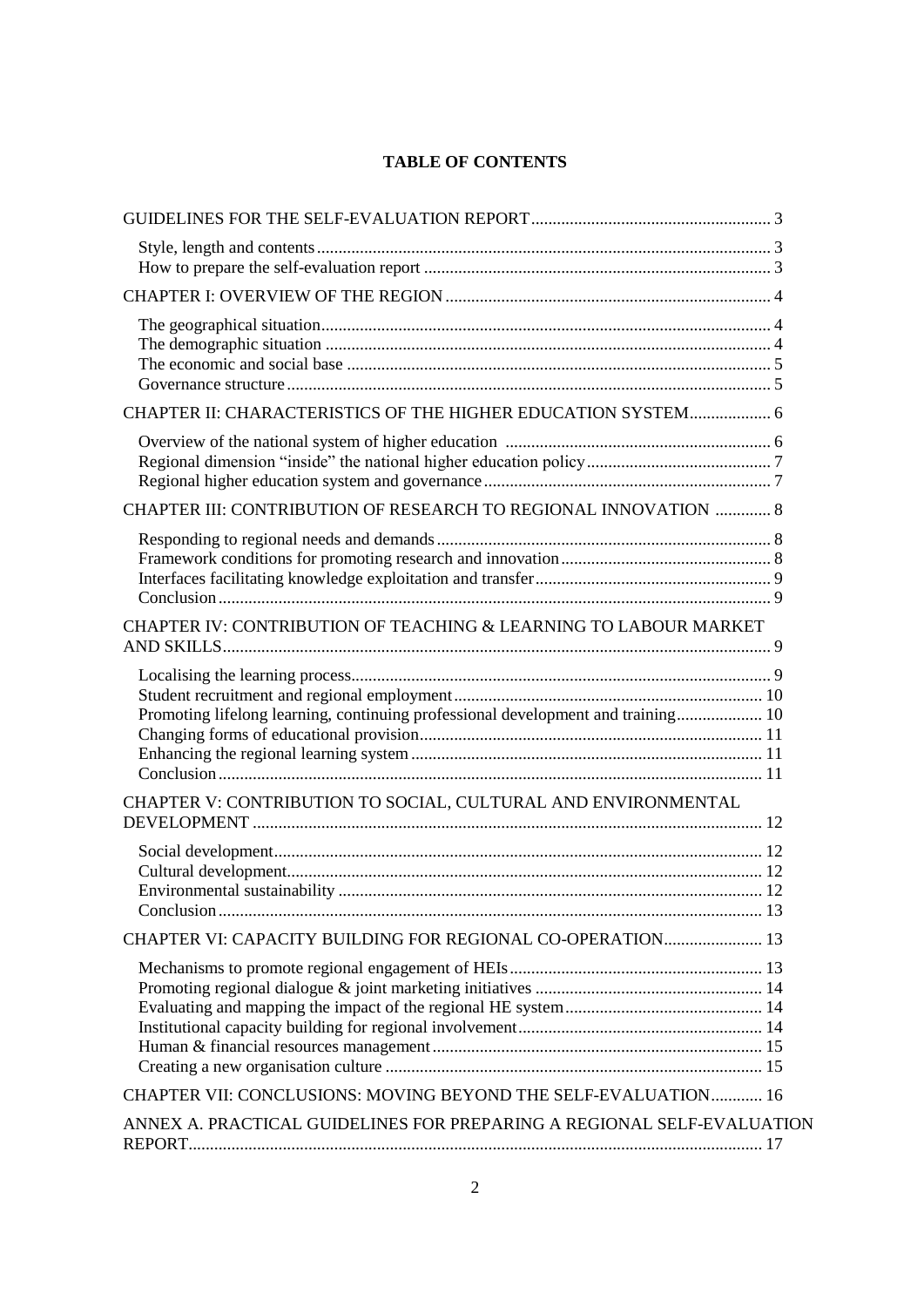## **GUIDELINES FOR THE SELF-EVALUATION REPORT**

#### **Style, length and contents**

The self-evaluation report should be written in clear, simple language. It should be a coherent, self-contained analytical document rather than a descriptive list of responses to the individual topics or issues listed in the Guidelines.

These Guidelines suggest a structure for the self-evaluation report and give examples of the questions that it might cover. The list of the questions is grouped around a number of common problems and issues in the regional role of higher education (HE). The questions are not prescriptive and it is not intended that responses are given to every item.<sup>1</sup> The length of the self-evaluation report should not be more than 80 pages. The Guidelines suggest the indicative number of pages for each chapter. Technical guidelines on formatting etc. are provided at the end of the document in the Annex A.

The more complete the information that the participating region provides, the better it facilitates the international peer review. If a region has no information on a question that is specifically mentioned in the Guidelines, it is helpful to indicate that there is no information available. As supporting material, relevant up-to-date research papers and data should be provided.

The self-evaluation reports of the 14 regions that participated in the OECD review between 2005 and 2007 are available on the public domain: <www.oecd.org/edu/higher/regionaldevelopment>

#### **How to prepare the self-evaluation report**

l

The organisation responsible for a region's participation in the review may decide to write the self-evaluation report itself, or it may decide to commission a research organisation, a consultant or a group of consultants to write it on its behalf. Whichever decision is taken, the regional co-ordinator will be responsible for ensuring that the self-evaluation report is completed on time and that it follows the Guidelines.

No single organisation, ministry or group will have all of the information required to complete the self-evaluation report. Regional co-ordinators need to ensure co-operation between regional stakeholder groups in the region (e.g. HEIs, regional authorities, industry) as well as the key ministries and agencies (e.g. the ministry of education, ministries such as finance, labour, industry, research, science and technology depending upon the country concerned). It is required that the region assemble

 $<sup>1</sup>$  If some topics or issues are not relevant, this can be made clear. And if something that is important</sup> for dealing with the role of higher education in a region is not mentioned in the guidelines it should nevertheless be addressed in the self-evaluation report.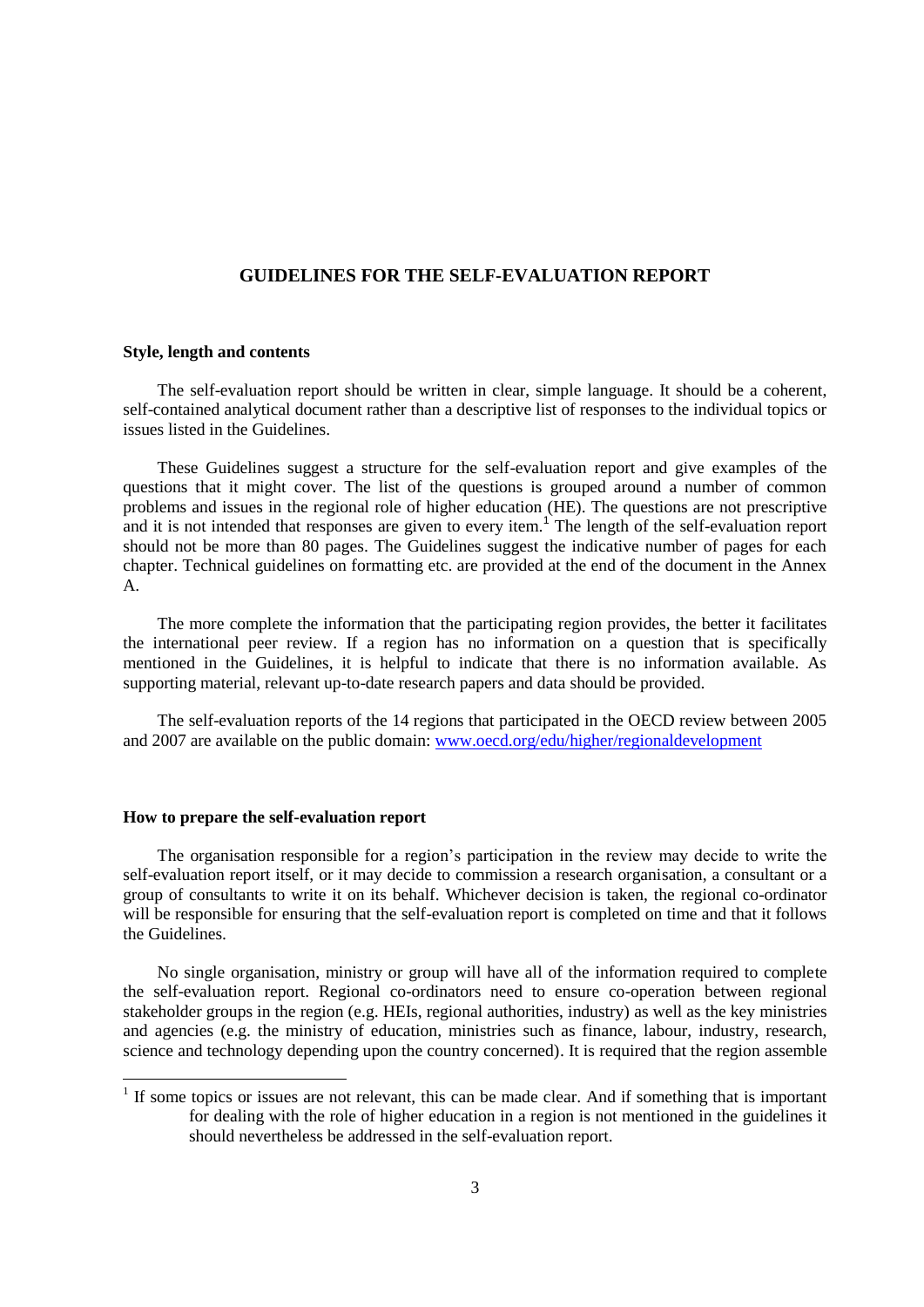a regional steering committee comprising key stakeholder groups concerned with higher education and regional development. This committee can play an important role in ensuring that a variety of perspectives are reflected in the report.

The regional co-ordinator will consolidate these different perspectives in order to provide the OECD with a single, integrated response. However, it should be also noted that different views of stakeholders at a national and regional level should be clearly articulated in the report if there are any conflicts between the main stakeholders on certain aspects of the role played by HEIs in regional development. The methodology used to ensure the involvement of different bodies in the preparation of the report should be noted in the report itself.

## **CHAPTER I: OVERVIEW OF THE REGION/CITY REGION<sup>2</sup> (ABOUT 10 PAGES)**

#### **The geographical situation**

- What is the position of the region in relation to the national territory in terms of accessibility to the national capital and other major centres of economic and cultural activity?
- Where does the region fit in terms of the national hierarchy of cities and regions and in an international setting? Has its position been improving or deteriorating in the past 20 years?
- What are the key features of the internal settlement structure in terms of: (1) pattern of urban centres; (2) intra-regional accessibility; and (3) urban / rural linkages?
- Where is higher education provided in relation to the settlement structure (campus locations and distance learning provision)?

#### **The demographic situation**

l

- What are the key demographic indicators for the region and how have they changed over the last 20 years? Please include the following:
	- age structure of the population
	- emigration and immigration
	- health and wellbeing
	- levels of deprivation
- What are the participation levels of the local population in higher education by social group and by gender and where do students attend for this purpose (within and beyond the region)?

<sup>&</sup>lt;sup>2</sup> OECD review template requires comparable data on a number of issues. Such data is usually available only if the region is recognised in the national/federal governance structures.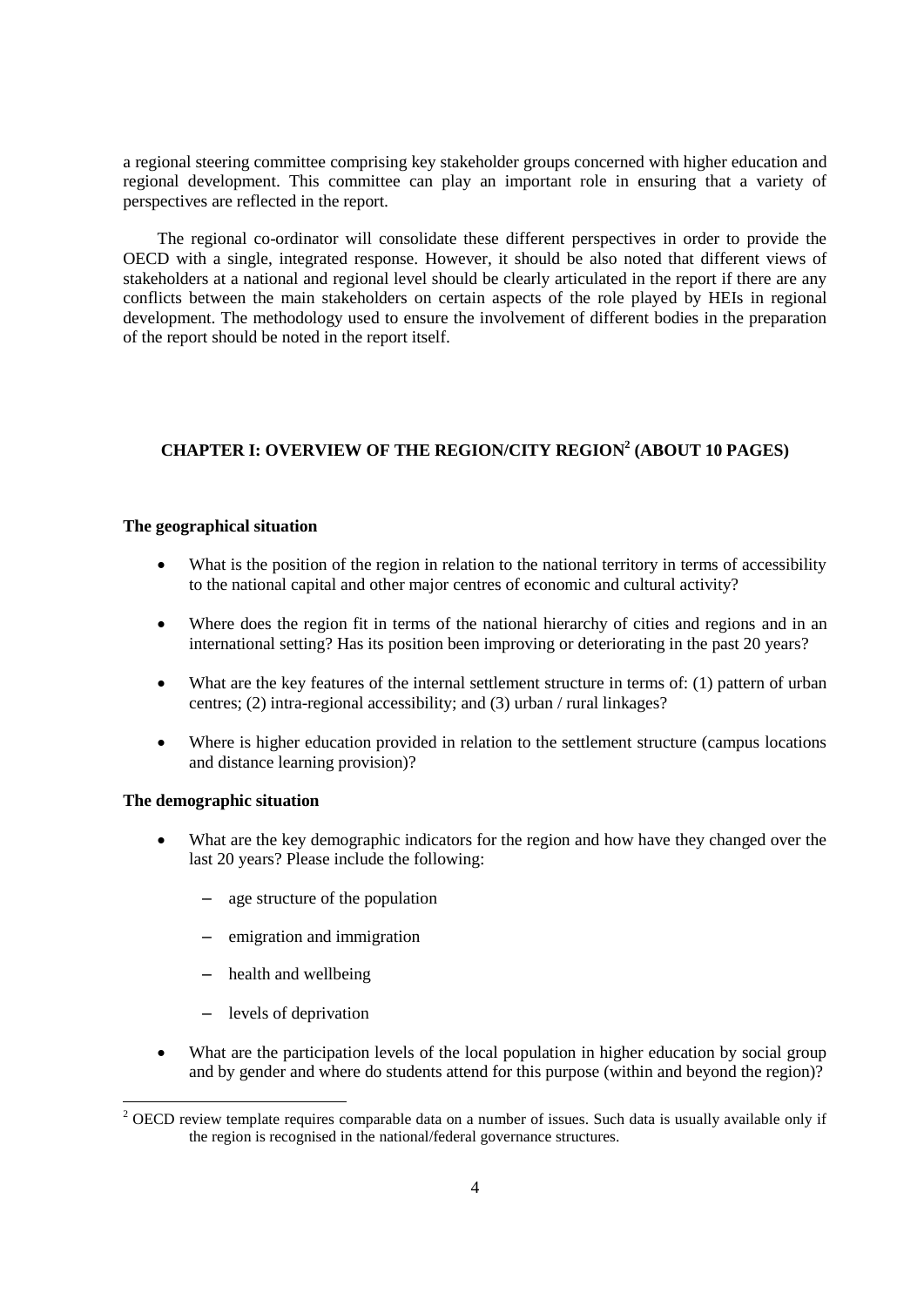#### **The economic and social base**

- What is the economic and social base of the region compared to the national average? Please include the following:
	- industrial structure by sector
	- the importance of knowledge-intensive sectors within the regional economy
	- the leading export sectors and the occupational structure of employment (manual, technical, clerical, professional, etc.)
	- ownership structure of enterprises, e.g. balance between small and medium-sized companies (SMEs) and multi-national companies (MNCs)
	- level of public and private research and development  $(R & D)$
	- indicators of entrepreneurial activity (e.g. rates of new business formation)
- What are the distinguishing social and cultural characteristics of the region?
- What is the economic impact of the higher education sector in terms of: (1) numbers of employed; and (2) the multiplier effect of HEIs and staff and student expenditure?
- What are the key labour market indicators? Please include the following:
	- unemployment
	- economic activity rates
	- levels of educational attainment of the population including the proportion proceeding to and with tertiary level of educational qualifications
	- origin and destination of graduates
- How has the region performed over the last 20 years in relation to the nation in terms of the following key indicators: (1)  $GDP<sup>3</sup>$  per capita; (2)  $GVA<sup>4</sup>$  per capita; (3) unemployment; and (4) share of employment in growing sectors?
- Which regions does your region benchmark itself against?

## **Governance structure**

- What is the structure of central, regional and local government in the region? Specifically, who is responsible for the following:
	- resourcing public services (balance between local, regional and national taxation)
	- economic development
	- education (primary, secondary, tertiary, vocational)

l

<sup>&</sup>lt;sup>3</sup> Gross domestic product

<sup>&</sup>lt;sup>4</sup> Gross value added : GVA = GDP - taxes on products + subsidies on products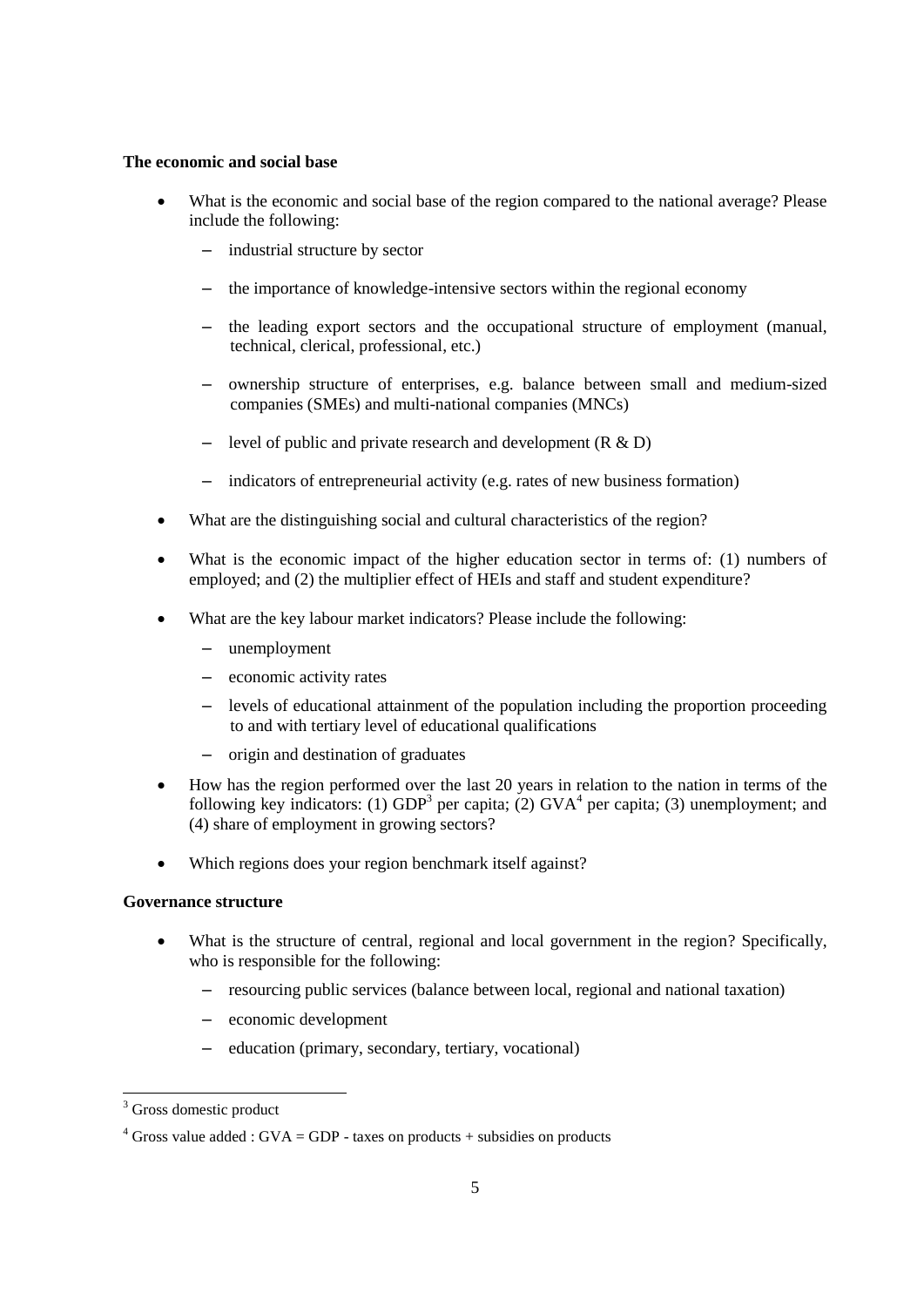- health and welfare
- cultural provision
- What powers are available to local and regional authorities in relation to economic and social development? Please include the following: (1) acquisition of land and property; (2) financial inducements to business; and (3) provision of vocational education.
- What influence, if any, do local and regional authorities have over the provision of tertiary level education and research and development?
- What influence, if any, do local and regional authorities have over national policy with regard to tertiary level teaching and research?
- What are the principal drivers in relation to national territorial development policy as these impact on the region and what place does higher education have in these policy developments?

## **CHAPTER II: CHARACTERISTICS OF THE HIGHER EDUCATION SYSTEM (ABOUT 10 PAGES)**

#### **Overview of the national system of higher education**

- What are the dominant characteristics of the national higher education system? Please include the following:
	- What is the overall size of the higher education system (number of students, participation rate)? How has the overall size of the system changed over the last ten years, and in which parts of the system has any growth been concentrated?
	- What data analysis has been performed at a national level to establish the demand and supply of different types of higher education "product"?
	- Outline the basic governance of and regulatory framework for the higher education system (i.e. funding mechanism and institutional autonomy to decide over their curriculum and the use of human, financial and estate resources) including the major legislation that applies to it.
	- Describe briefly the major national agencies responsible for developing tertiary education policy, for financing the system, and for assuring its quality, and their mandates. Outline how national higher education policies are developed.
	- What characterises institutional relationships between HEIs co-operation, competition, market-led?
- To what extent is there dialogue between government ministries concerned with regional development, science & technology and those sponsoring higher education? What mechanisms exist to co-ordinate and attune the policies and measures taken by the different ministries?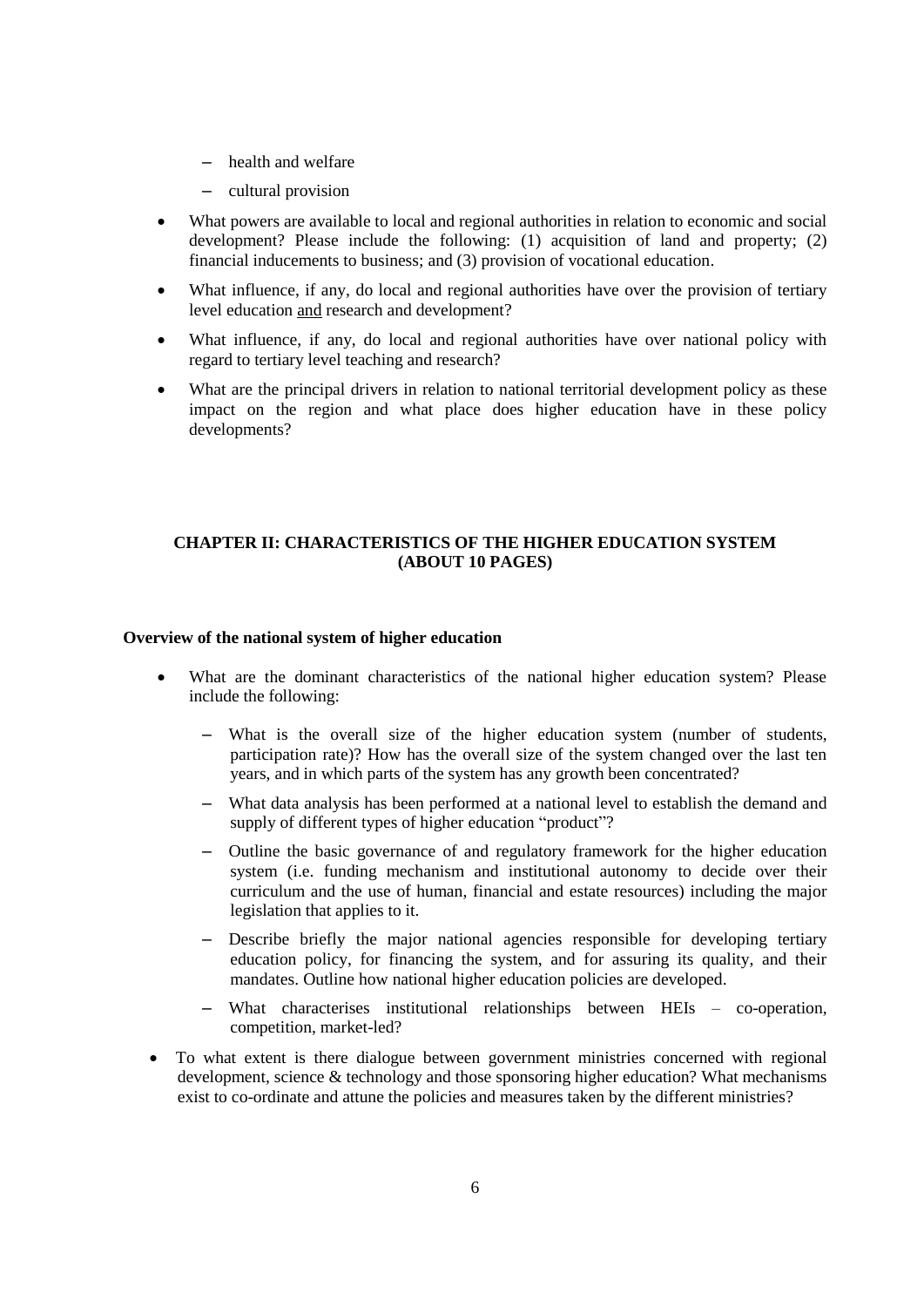To what extent does the national HE system use national or global rankings to determine competitiveness or quality of HEIs? (1) Which rankings, national or global, are most frequently used? (2) Which metrics are most important to benchmark HEIs performance?

#### **Regional dimension "inside" the national higher education policy**

- To what extent does national higher education policy have a regional dimension? In answering this, the following questions could be taken into consideration:
	- Have regional development (economic, social, cultural) considerations played a prominent role in decisions on where to locate and build up new institutions?
	- Have funding arrangements been altered to reward institutions for regional engagement or to make this engagement possible?
	- Is regional engagement imposed on HEIs by government as a formal requirement?
	- How is HEIs accountability to the society enhanced by using indicators and monitoring outcomes to assess the HEIs" regional performance? (Include also ongoing work for creating such indicators)
	- What policy initiatives have been taken by various actors (e.g. central government in different policy domains, regional authorities etc) to foster the regional role of HEIs and to stimulate regional collaboration among HEIs, and between HEIs and industry, government and civil society?
- To what extent do these considerations have a differential impact upon different types of higher education institutions? (i.e. universities vs. other HEIs or public vs. private HEIs)
- Does an emphasis upon a regional role for HEIs involve any policy tensions? For example, is there a conflict between regional commitment and the strive for world class excellence in quality and international competitiveness in higher education? If so, how are these resolved?

#### **Regional higher education system and governance**

- Outline the basic profile and character of the higher education institutions (HEI) system in the region: universities and other HEI (public and private HEI).
	- What are the historic links between the HEIs and the region and how have these developed? How have the institutions evolved over the last ten years in terms of: (1) staff and student numbers; (2) faculty mix; (3) place of the different institutions in the regional and national higher education systems; (4) balance between teaching and research functions; and (5) regional focus
- To what extent does the financing and management of HEIs occur at a regional level?
- Are there regional organisations that have strategic responsibility over funding and management of HEIs?
- Is the development of "world class" HEIs or a world class HE system part of the regional strategy? If yes, how is this ambition described? What actions are being put in place to achieve this ambition? Has the region estimated how much it will cost to achieve this ambition?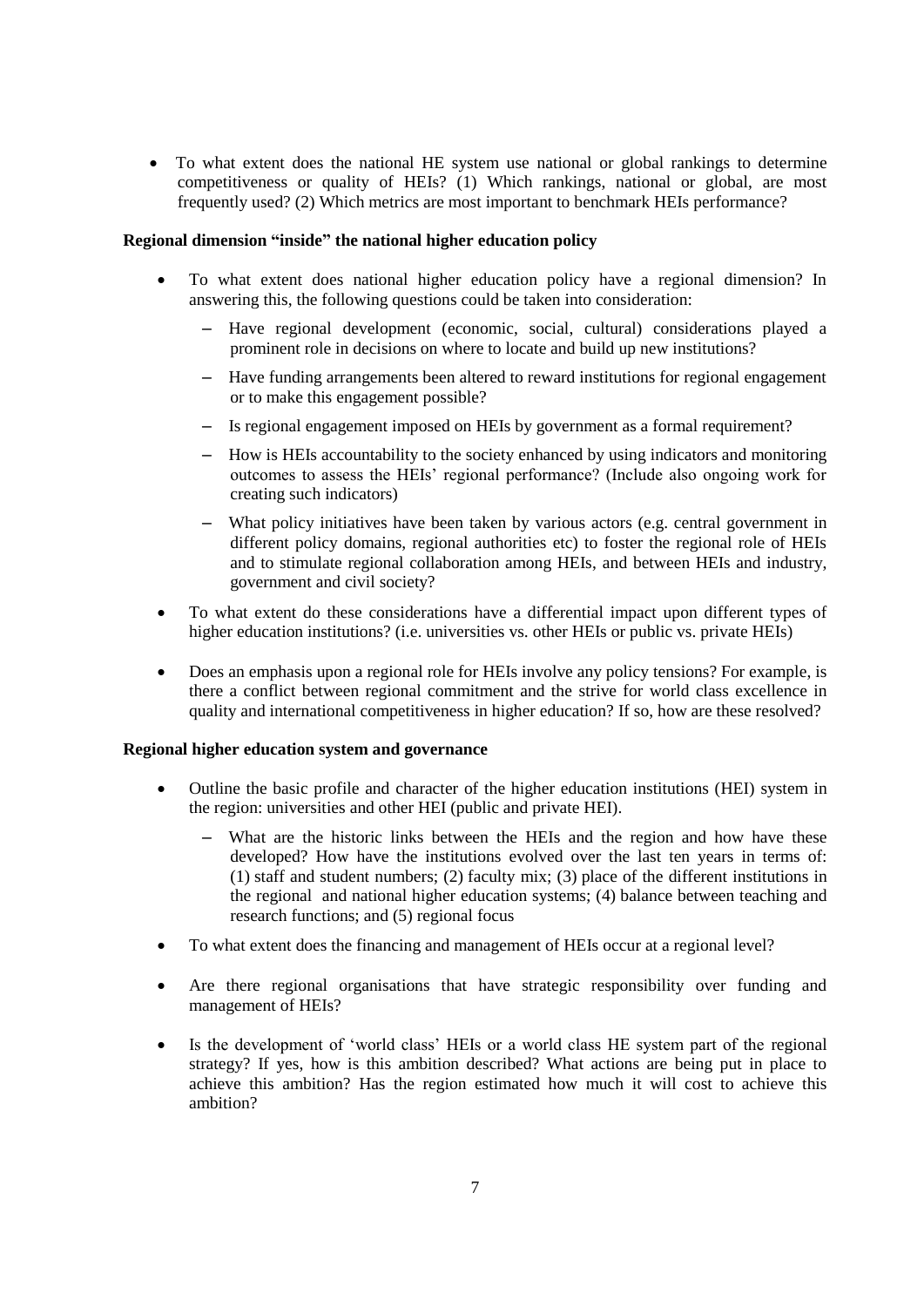To what extent are regional stakeholders aware of the rank of individual HEIs? How important is the rank of individual HEIs to regional stakeholders?

## **CHAPTER III: CONTRIBUTION OF RESEARCH TO REGIONAL INNOVATION (ABOUT 15 PAGES)**

#### **Responding to regional needs and demands**

- Does HEIs' research policy have a regional dimension?
	- To what extent do HEIs draw upon the characteristics of the region to develop research activity?
	- What other regional partners are drawn into this process? How have such research links been established?
	- Do the technology transfer offices within HEIs have a regional as well as an international and national role?
	- What mechanisms are in place in HEIs to link local companies and other employers with international partners?
- How is provision made to meet specific regional technology & innovation needs and demands, such as those from SMEs? Is such provision undertaken in collaboration with other regional innovation and technology actors such as public labs and research institutes? What is the relationship between these innovation and technology actors other than HEIs and business in the region?
- What mechanisms exist to reward and acknowledge regionally-based research (i.e. the application of the established knowledge for the local/ regional community as opposed to the generation of "basic" knowledge for the national/ international academic community) which has been traditionally outside of peer review processes such as academic journals?

#### **Framework conditions for promoting research and innovation**

- Does the national legal framework (e.g. legislation on Intellectual Property Rights) support the role of HEIs in research and innovation (including research and innovation partnerships with industry)? What are the incentives and barriers in HEI-industry relationships both for HEIs and for industry?
- In which ways HEIs help to stimulate innovation and knowledge exchange between researchers and industry (larger enterprises and SMEs and public organisations). In which ways HEIs help local companies to link with international partners? Do national or regional policies exist to encourage HEIs to play such a role? What are the risk capital arrangements?
- Do policies or funding programmes exist to encourage co-operative research between HEIs, industry and public organisations or the exchange of research staff between the two?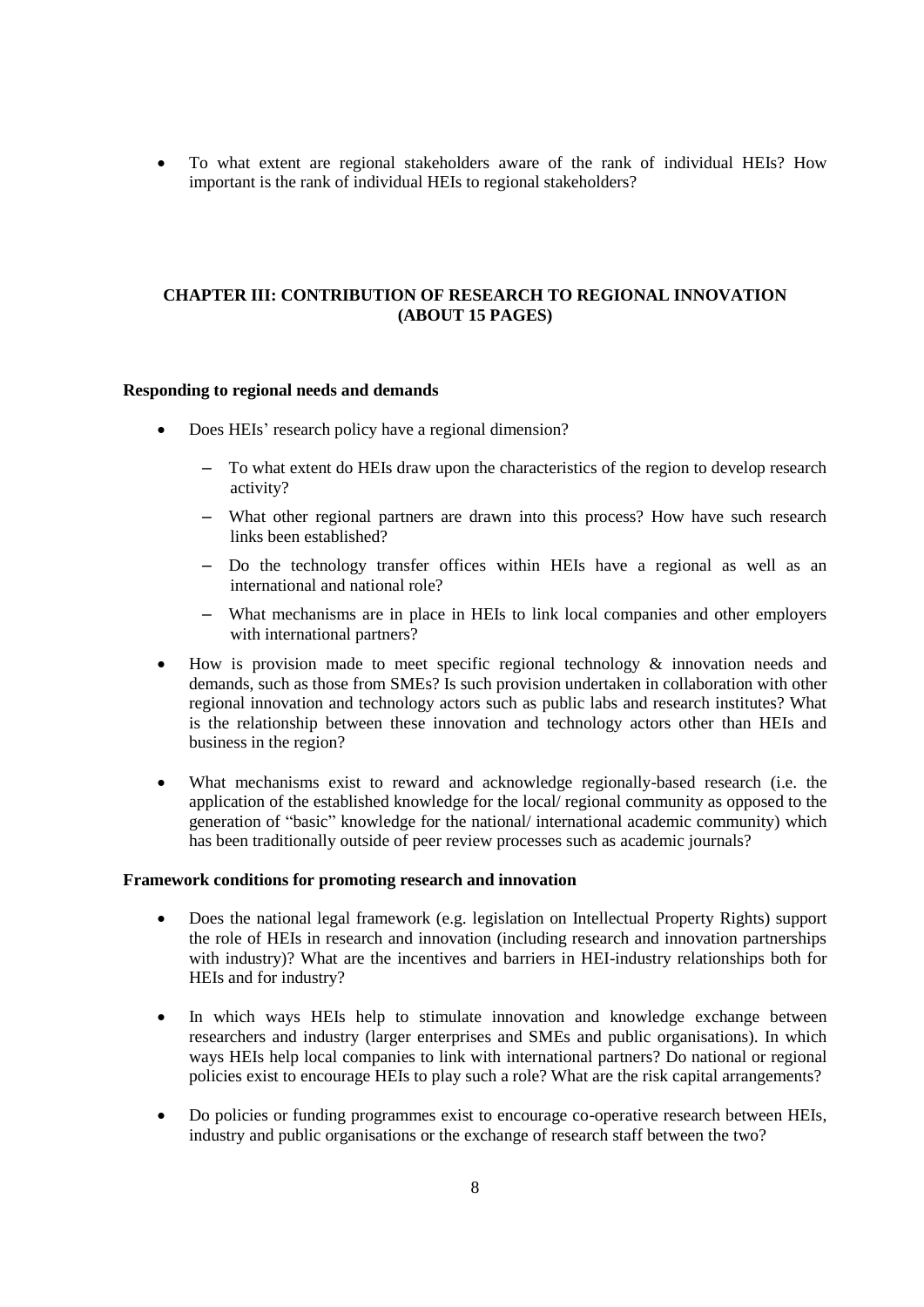#### **Interfaces facilitating knowledge exploitation and exchange**

- What mechanisms have been developed to commercialise the research base of the HE sector and to promote technology exchange between the HEI and regional stakeholders? Please include the following:
	- research contracts, collaboration and consultancy
	- intellectual property (IP) transactions
	- promotion of spin-offs, incubators, science parks and clusters
	- teaching/ training and labour mobility
- How have HEIs and other regional stakeholders been promoting these mechanisms described above?
	- What are the respective roles of the central government, regional authorities, HEIs, regional research institutes, and business in creating such mechanisms?
	- Are there any specific mechanisms that have been created within or between HEIs?
- Are there structures in place in the region that enable the HEIs to more widely disseminate its R&D and innovation initiatives beyond its contractual industry partners? (e.g. exhibitions, competitions, regular demonstrations, media, regional web page entry points)

## **Conclusion**

- Collaboration between regional stakeholders related to contribution of research to regional innovation: (1) between the universities in the region; (2) between universities and other HEIs; and (3) between HEIs and other regional stakeholders (e.g. business, local government, research laboratories & institutions)
- Strengths, weaknesses, opportunities and threats related to the contribution of research to regional innovation in the region

## **CHAPTER IV: CONTRIBUTION OF TEACHING & LEARNING TO LABOUR MARKET AND SKILLS (ABOUT 15 PAGES)**

#### **Localising the learning process**

- How do HEIs draw upon the specific characteristics of a region to aid learning and teaching?
	- Are there any courses which meet regional needs?
	- In what ways are learning programmes tied to reflecting and finding creative solutions on regional issues over the medium to long term, rather than not simply to meet the short term need for training students for existing known skill number gaps? (localising learning, including work-based learning arrangements)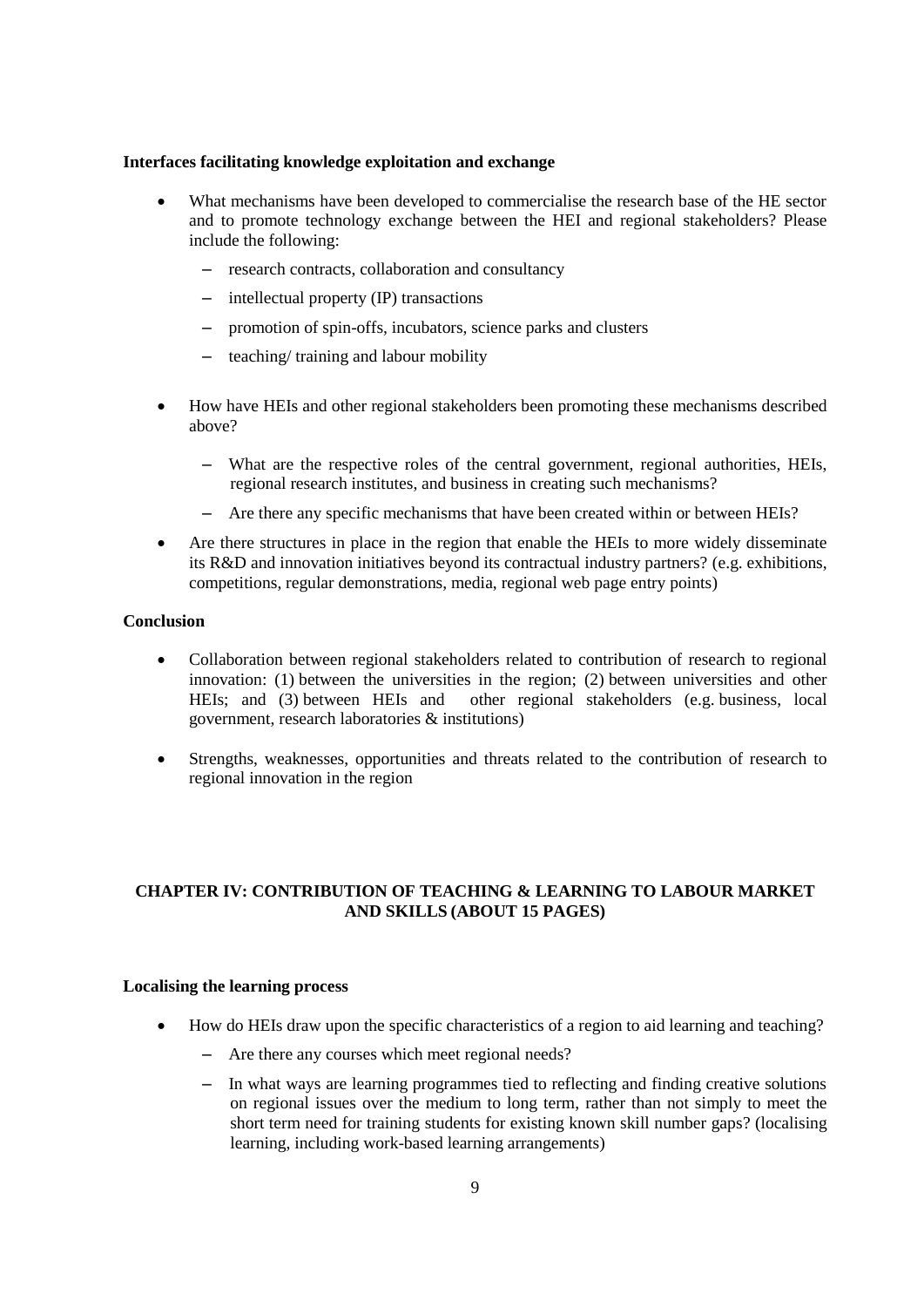- Are there learning programmes within the HEIs that enhance the capacity of students to be enterprising with the skills to put in place entities and initiatives to take advantage of regional issues and opportunities?
- What is the role of the careers service in the process of localising learning?
- How are students integrated in the region, in terms of course placements, accommodation, volunteering activities?
- What mechanisms exist to monitor/accredit extra-curricular activities?
- To what extent is postgraduate activity which can be an effective tool of technology transfer to the region and a way of embedding highly skilled graduates in the regional economy – geared towards meeting regional needs? (e.g. Teaching Company Scheme in the UK; external associate professorship from local industry)
- Do the HEIs in the region facilitate voluntary associations and coalitions of regional expertise and knowledge around key regional strategic priorities?

#### **Student recruitment and regional employment**

- What are HEIs' policies concerning regional recruitment? What mechanisms are in place to increase this? Are there any collaborative partnerships or quota arrangements among regional HEIs to manage regional recruitment?
- To what extent do HEIs attract talent outside the region (national student recruitment, international students)? What mechanisms are in place to integrate newcomers in the region?
- To what extent do HEIs recognise themselves as part of a regional education supply chain?
- What mechanisms exist to create pathways between regional HEIs and regional firms, especially SMEs and public sector organisations?
- To what extent is labour market information gathered to monitor the flow of graduates into the labour market? Does this process involve other regional stakeholders?
- Are there any specific initiatives or practice to support graduate enterprise in an effort to retain graduates in the region and recruit alumni to return to the region?

## **Promoting lifelong learning, continuing professional development and training**

- How is continuing education and continuing professional development activity organised? (i.e. adult liberal education, tailored and specialist continuing professional development)
- Have external or independent enterprises (i.e. separate and independently-run business school) been established within HEIs to extend professional education provision to the region? Is such provision undertaken in collaboration with other regional stakeholders?
- Which regional partners are involved in meeting regional training needs?
- What mechanisms are in place to increase access to learners in the region who have been traditionally under-represented in higher education? (i.e. ethnic minorities, returning adult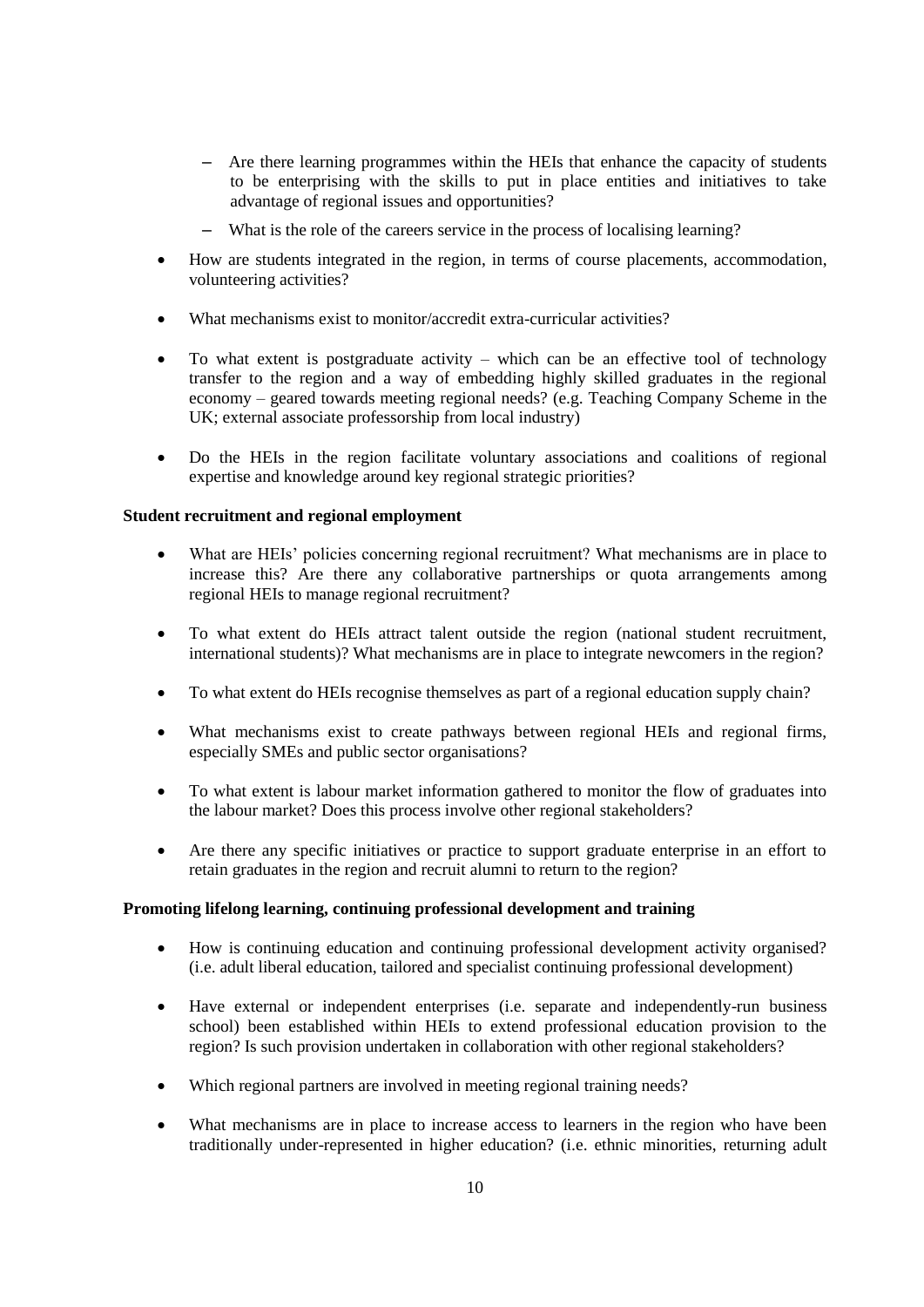learners, those with disabilities) What measures exist to promote gender equity in participation in higher education in the region?

## **Changing forms of educational provision**

- What mechanisms exist for promoting flexible education provision such as satellite campuses, accreditation networks, on-line courses and outreach centres?
- How do HEIs maintain institutional coherence in the light of this multi-territorial educational provision?
- How are the region"s HEIs drawing upon new forms of ICT-based course delivery to enhance educational opportunities to a wider group?
- What are the tensions between place-based and virtual forms of education provision?

## **Enhancing the regional learning system**

- To what extent is there a coherent vision of an education system existing at the regional level? Do HEIs acknowledge the need to develop education on a regional basis?
- What data analysis has been performed to establish the demand and supply of different types of higher education "product" within the region?
- Are procedures in place to support regional collaboration between HEIs in this respect?
- Are there multiple pathways with well-co-ordinated transfer routes and accreditation, including a transfer system, to guarantee flexible transfer between different educational institutions and between HEIs?
- What other links exist between universities and other higher education institutions?

## **Conclusion**

- Collaboration between regional stakeholders related to contribution of teaching and learning to labour market and skills: (1) between the universities in the region; (2) between universities and other HEIs; and (3) between HEIs and other regional stakeholders (i.e. business, local government, training providers)
- Strengths, weaknesses, opportunities and threats related to contribution of teaching & learning to labour market and skills in the region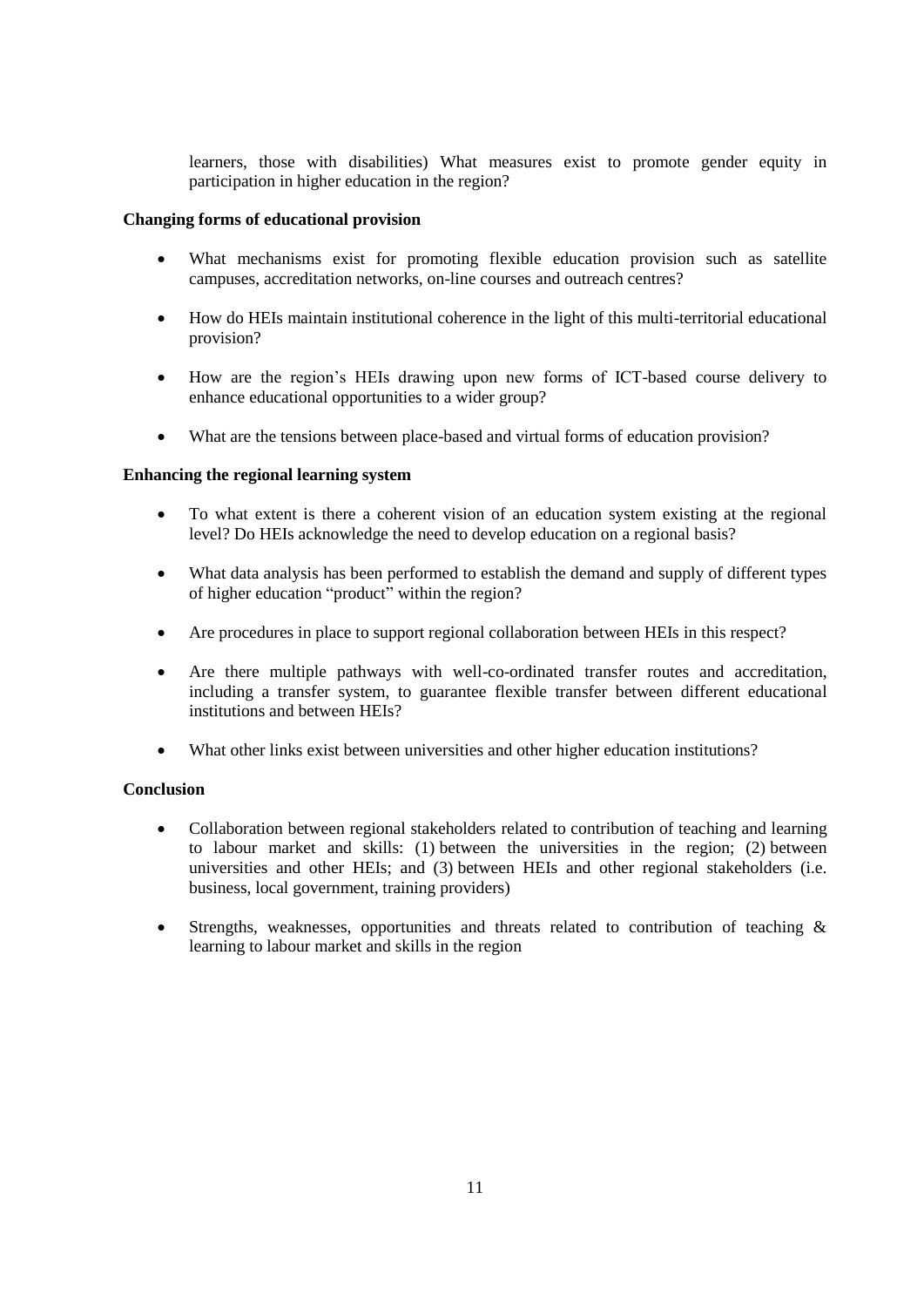## **CHAPTER V: CONTRIBUTION TO SOCIAL, CULTURAL AND ENVIRONMENTAL DEVELOPMENT (ABOUT 10 PAGES)**

What framework conditions exist to encourage HEIs' contribution to social, cultural and environmental development? (e.g. Mandatory Social Service obligation to university students in Mexico; networks for sustained co-operation or specific indicators for monitoring such work)

#### **Social development**

- To what extent do the HEIs provide facilities, policy advice, expertise and research and learning programmes to support services such as health and medical services, welfare advisory, cultural exchange, indigenous support, religious support or support for minority and/or ethnic groups?
- To what extent do the HEIs engage in partnership with the community in the provision of such services?
- To what extent do the HEIs play a brokerage role between different stakeholders or groups in the society?

## **Cultural development**

- To what extent do the HEIs provide facilities, policy advice, expertise and research and learning programmes to support the cultural foundation of the region and various cultural/ethnic groups?
- To what extent do the HEIs encourage sporting development not only for their only staff and students, but also to the community?
- To what extent do the HEIs support the arts and culture through their infrastructure, programmes and services?
- To what extent have the HEIs established mechanisms through which their stock of cultural facilities can be jointly managed and marketed to the regional community?

#### **Environmental sustainability**

- To what extent do the HEIs provide facilities, policy advice, expertise and research and learning programmes to enhance environmental sustainability?
- To what extent does the campus of HEIs provide a practical demonstration of best practice to address environmental issues of concern to the regional community? (e.g. on-campus management development activities, strategic planning, building design, waste minimisations, water and energy efficiency practice, responsible purchasing)
- Are there joint initiatives between the HEIs, the regional community and others to demonstrate environmental sustainability possibilities for the region? (e.g. good citizen type activities like a "Green Campus" or reduction of "travel foot print")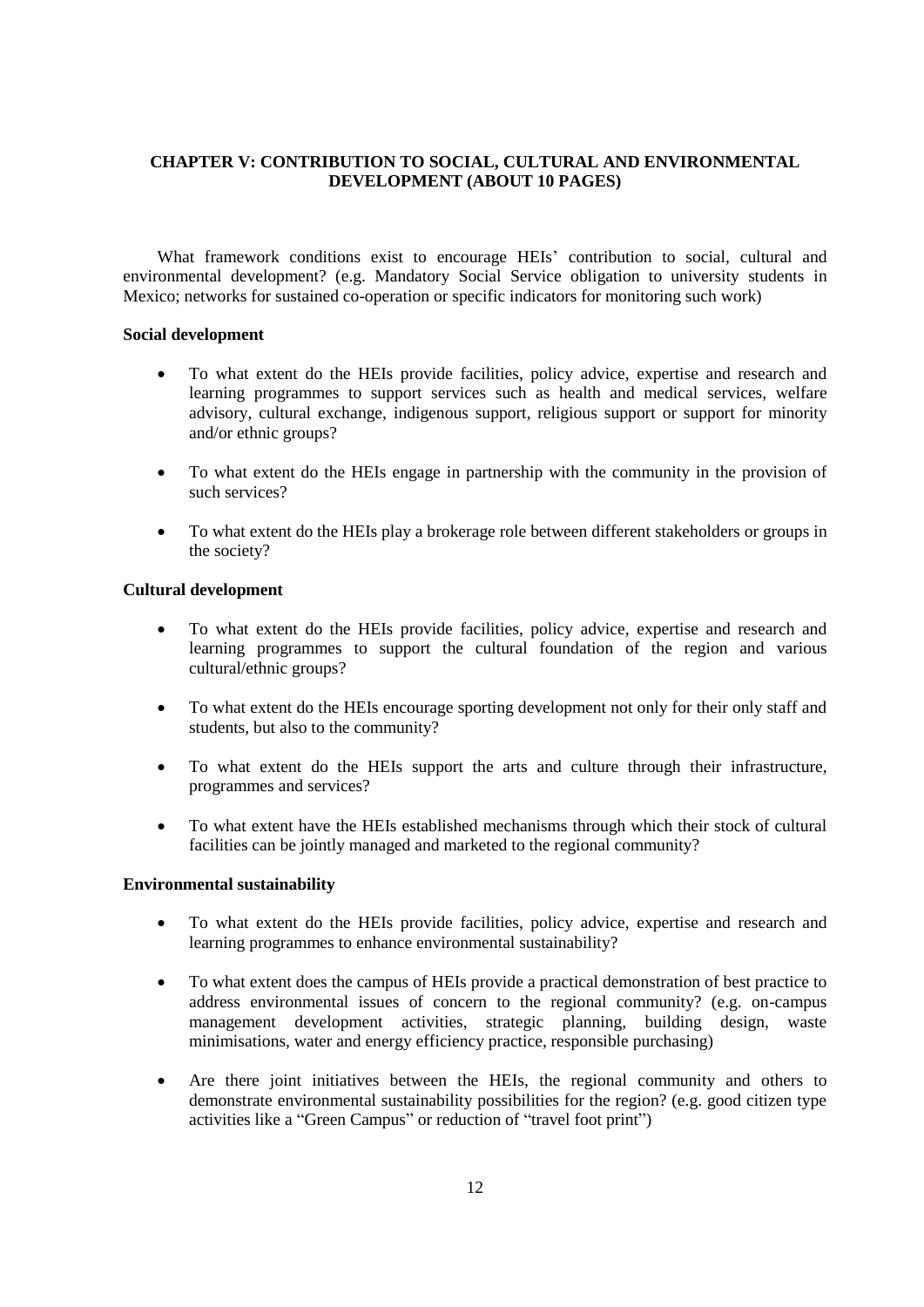## **Conclusion**

- Collaboration between regional stakeholders related to social, cultural and environmental development: (1) between the universities in the region; (2) between universities and other HEIs; and (3) between HEIs and other regional stakeholders (i.e. business, local government, social partners etc)
- Strengths, weaknesses, opportunities and threats related to social, cultural and environmental development in the region

## **CHAPTER VI: CAPACITY BUILDING FOR REGIONAL CO-OPERATION (ABOUT 15 PAGES)**

## **Mechanisms to promote regional engagement of HEIs**

- What formal and informal mechanisms exist to identify regional needs? Has the catalyst for regional engagement been internal or external to HEIs? Are there formal processes such as signed agreements that bind those in the engagement relationship? How are these commitments implemented and how are the results monitored and evaluated?
- Have government and/or regional authorities undertaken an audit of the knowledge resources of the region in terms of: (1) the expertise, skills and experience of people in the regional population; (2) the research places and spaces; and (3) the accessibility of research and learning infrastructure for new innovative knowledge generation and dissemination initiatives?
- Does the region's strategic plan include the role of the HEIs as a key element?
- What resources are made available to HEIs by government and others to support regional engagement? How are these distributed? What incentives and support are provided to enhance regional engagement of HEIs?
- What processes are in place to regularly review current engagement arrangements between the HEIs and the region, so as to build an element of ongoing improvement into the relationship?
	- How do government and/or regional authorities evaluate the success of HEIs in regional engagement? Have government and/or regional authorities identified any good practice in respect of regional engagement of HEIs and if so how has this been disseminated?
- What formal and informal mechanisms exist to coordinate the activities of HEIs in regional engagement both within HE sector and with those of other participants?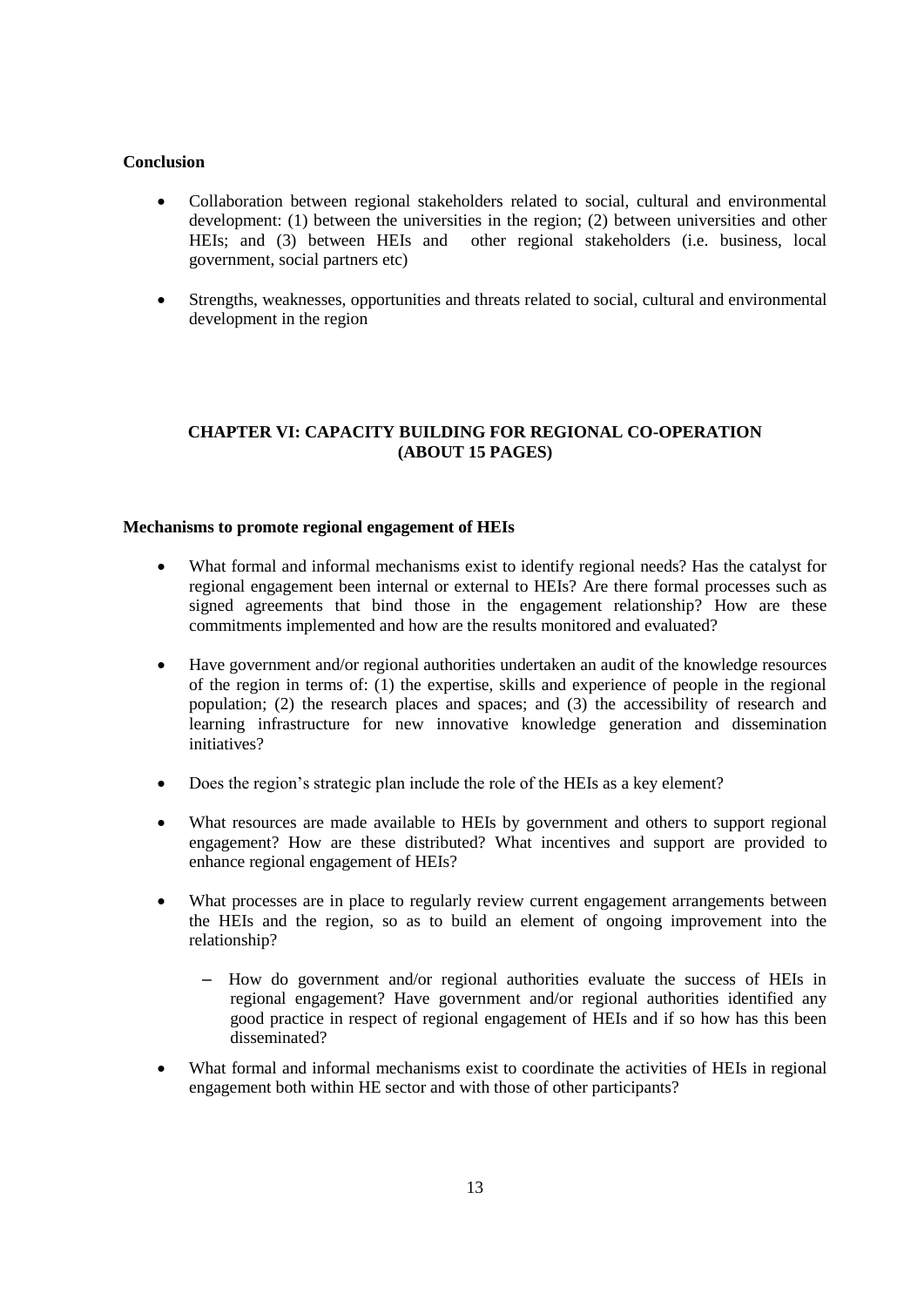Do the HEIs make use of existing regional community infrastructure for their operation? Does the community access HEI infrastructure for its day to day needs? (i.e., testing laboratories, libraries, sporting and cultural facilities, transport, accommodation for students, etc.)

## **Promoting regional dialogue & joint marketing initiatives**

- What mechanisms exist to promote communication and dialogue between HEIs and regional stakeholders?
- What groups are part of the dialogue of regional engagement? How are the regional interests of various sectors of interest such as HE, industry, the private, public and voluntary sectors represented?
- To what extent have HEIs' joint resources been mobilised for the preparation and implementation of urban and regional strategies?
- What is the extent and nature of HEI staff representation on public/private bodies in the region? What are the reasons for such representation and what is their role? Is such representation monitored?
- What role do external bodies play in the decision making within HEIs?
- Are there joint HEI/regional promotion and marketing initiatives to attract national and international talent and investments or a "buy local" purchasing programme within the HEIs in the region?
- To what extent are HEIs making strategic, organisational, managerial or academic changes in order to improve their performance?

## **Evaluating and mapping the impact of the regional HE system**

- Have HEIs, collectively and/or individually, undertaken an audit of their impacts on and links with the region? (i.e. direct economic impact of the HEIs; contributions to local economic development; social and cultural impact)
- How are such impact statements used and distributed to the region and further afield to promote the HEIs and the region?
- Do mechanisms exist to raise awareness of the role of HEIs in the region? What is known about the contribution that higher education makes to the region?

#### **Institutional capacity building for regional involvement [For Each HEI in the Region]**

- To what extent has the HEI"s academic leadership and central management been altered to engage with regional needs?
- Does the HEI"s strategic plan include its relationship with the regional community as a key strategy for enhancing viability?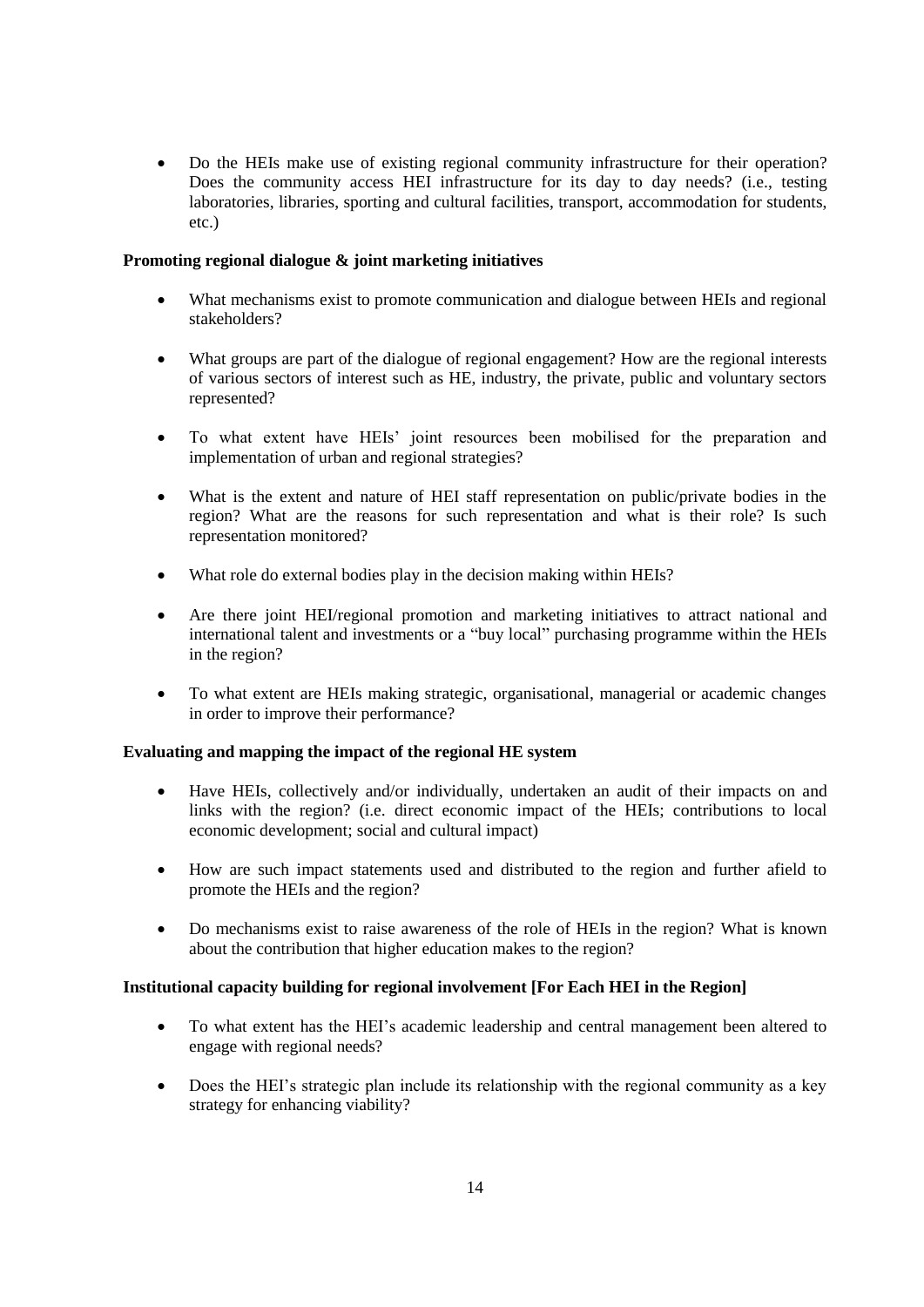- What are the main channels of communication between regional stakeholders and the HEI (senior managers, committees, etc) and who is responsible for regional decisions in the institution?
- What internal mechanisms exist for co-ordinating regional activities within the HEI especially in relation to funding issues and what new posts/offices have been created with an explicitly regional local remit?
- Does the institution use adjunct appointments to add expertise to its capacity?
- In what ways is the HEI responding to regional ICT infrastructure and adopting new technologies to restructure its management structures?

## **Human & financial resources management [For Each HEI in the Region]**

- How is the regional dimension incorporated into the human resources policy of the HEI?
	- What training is given to staff with regional responsibilities? How is staff rewarded for regional engagement?
- How are regional and national funding streams managed? What are the possibilities of financial decentralisation within the HEI?
- How does the HEI embed new devolved financial responsibilities into academic life?
- How are new resources for regional engagement and activity generated? Who pays for the regional role of the HEI?
- What new regional funding streams are emerging which the HEI can tap into? What mechanisms are being established to tap into these sources?

## **Creating a new organisation culture [For Each HEI in the Region]**

- Are there any significant cultural obstacles to adopting greater regional engagement within the HEI (i.e. the connotations that regionalism has with parochialism, newness, and unsophistication)? What efforts have been done to overcome these obstacles? Is there a perceived conflict between aspirations towards world class excellence and regional engagement? How is the conflict tackled?
- Is regional engagement part of the HEI"s mission? Has regional engagement become part of the academic mainstream of the institution? If so, how far has this influenced mainstream teaching and research? What measures have been taken to support this?
- To what extent are HE leadership and its stakeholders aware of the rank of the HEI? How important is the rank of the HEI to regional stakeholders? Which HEIs does the institution benchmark itself against?
- Is the development of a "world class" HEI part of the HEI"s strategy? If yes, how is this ambition defined? What actions are being put in place to achieve this ambition? What investments will be needed?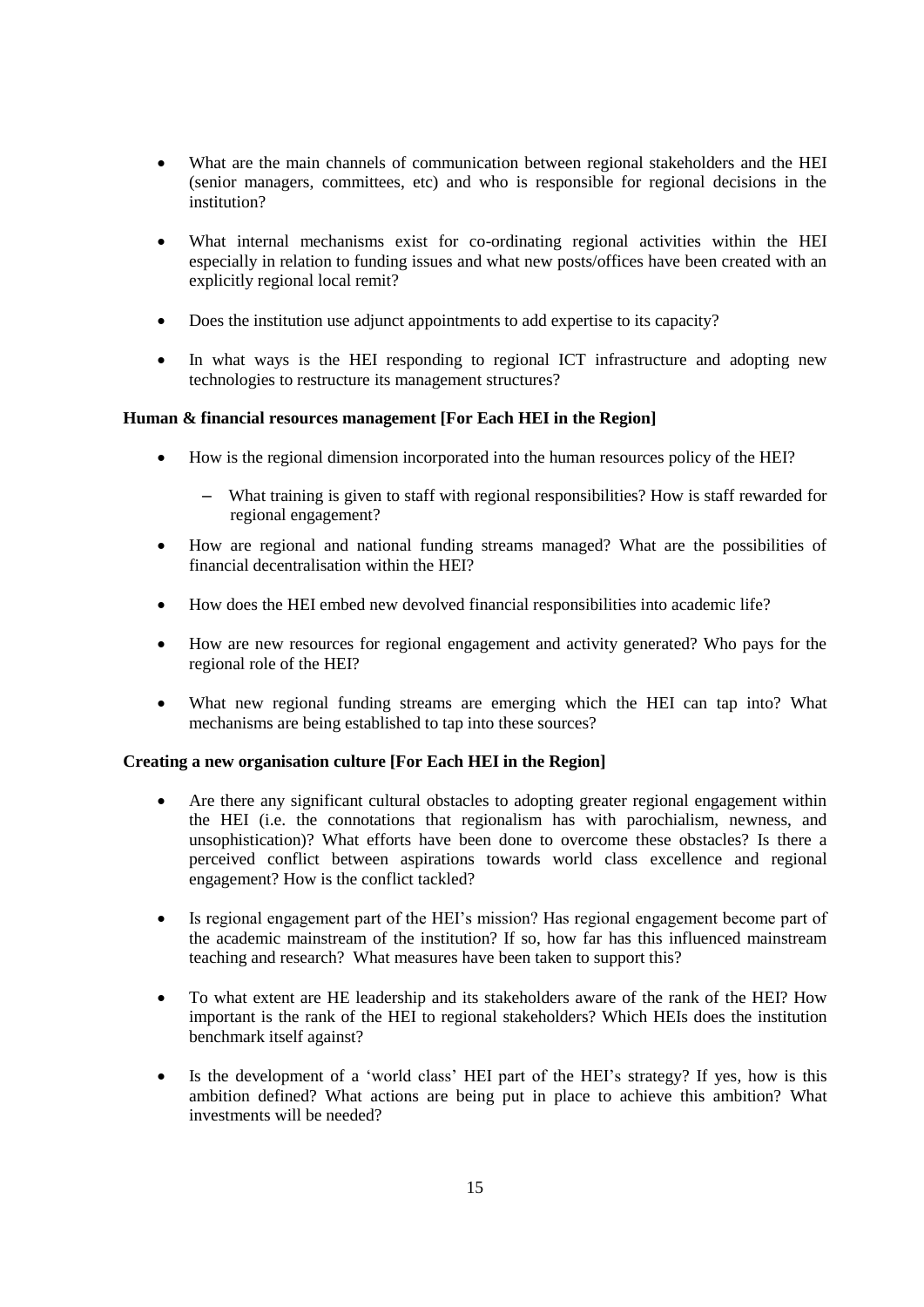## **CHAPTER VII: CONCLUSIONS: MOVING BEYOND THE SELF-EVALUATION (ABOUT 5 PAGES)**

- What are the lessons to be learned from the self-evaluation process. Please include the following issues:
	- Which practice and methodologies seem to be the most promising for strengthening regional capacity building, and what factors make for their success?
	- What synergy is there between the aims and objectives of institutions and regions? Are there conflicting interests?
	- What incentives are there at institutional, departmental and individual level for HEIs to become more engaged?
	- What are the main challenges facing the different sets of decision-makers?
- What are the potentialities and problems, opportunities and threat for increasing the contribution that HEIs make to the region?
- The way forward: What is the region's vision for future policy?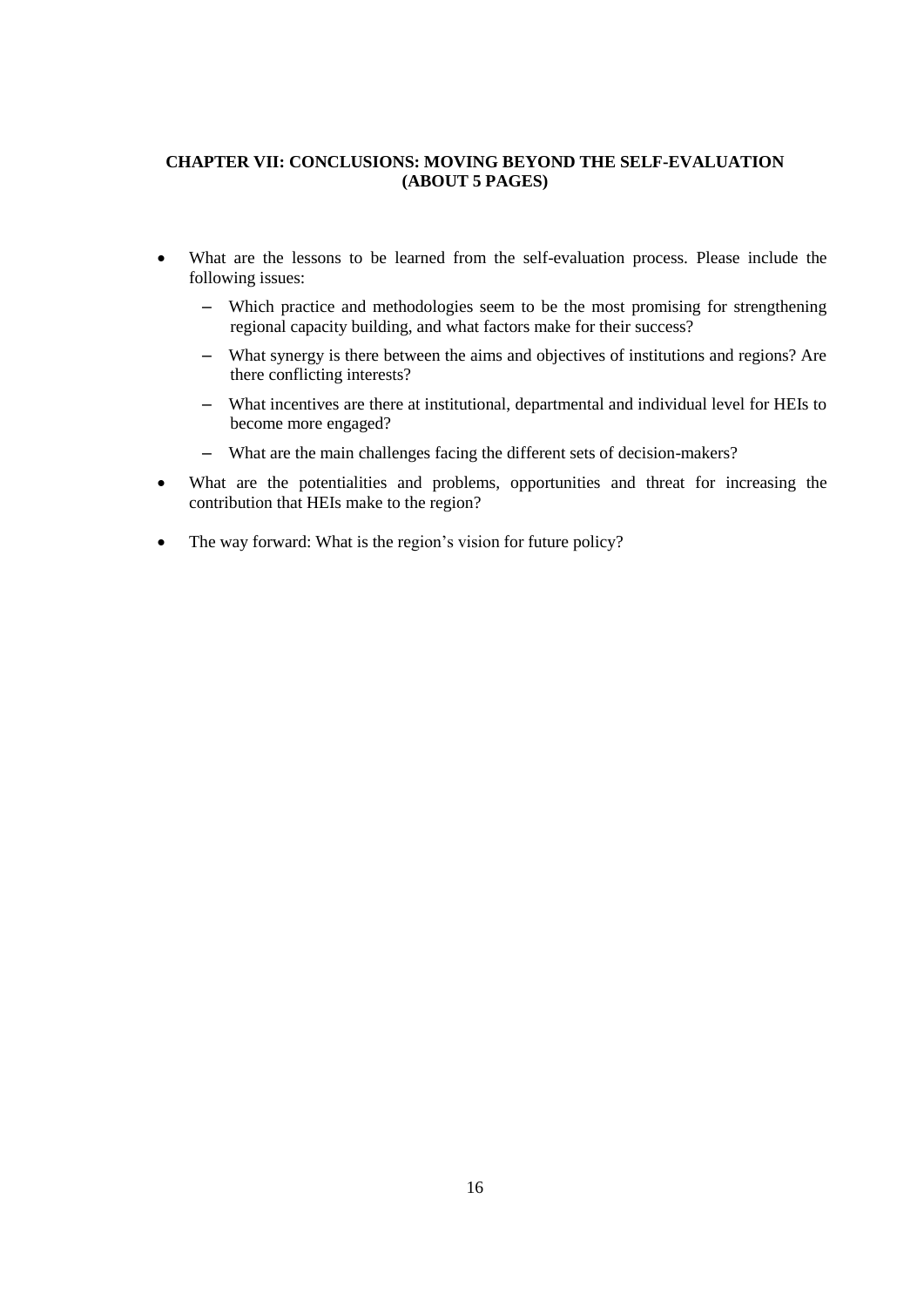## **ANNEX A. PRACTICAL GUIDELINES FOR PREPARING A REGIONAL SELF-EVALUATION REPORT**

## **Language**

1. The report should be provided to the OECD Secretariat in English.

## **Length**

2. The text of Chapters 1-7 of the report should be about 80 single-spaced pages in length. Additional material can be attached as Annexes or included as tables, charts, diagrams and extracts from other documents.

## **Contents**

3. In addition to Chapters 1-7, the report should include: a table of contents; a list of tables and figures; a list of acronyms; a glossary of terms; an executive summary; a list of references; and a set of Annexes.

## **Format**

4. To ensure that the reports have a consistent appearance and are easy to use, please follow these format guidelines:

- Font Times 11;
- Single spacing;
- Page size A4;
- Pages numbered (bottom centre of each page);
- Part /Section/chapter heading level 1: in **CAPITAL LETTERS IN BOLD** (centred);
- Sub-chapters heading level 2: **Normal letters in bold** (left justified);
- Heading level 3: *Normal letters in bold and italics* (left justified);
- Heading level 4: *Normal letters in italics* (left justified);
- Heading level 5: Normal letters (left justified);
- Normal text, single spacing within paragraphs, with a space between paragraphs;
- $-$  Paragraphs should be numbered sequentially throughout the document (1, 2, 3, etc.); indent after the paragraph number;